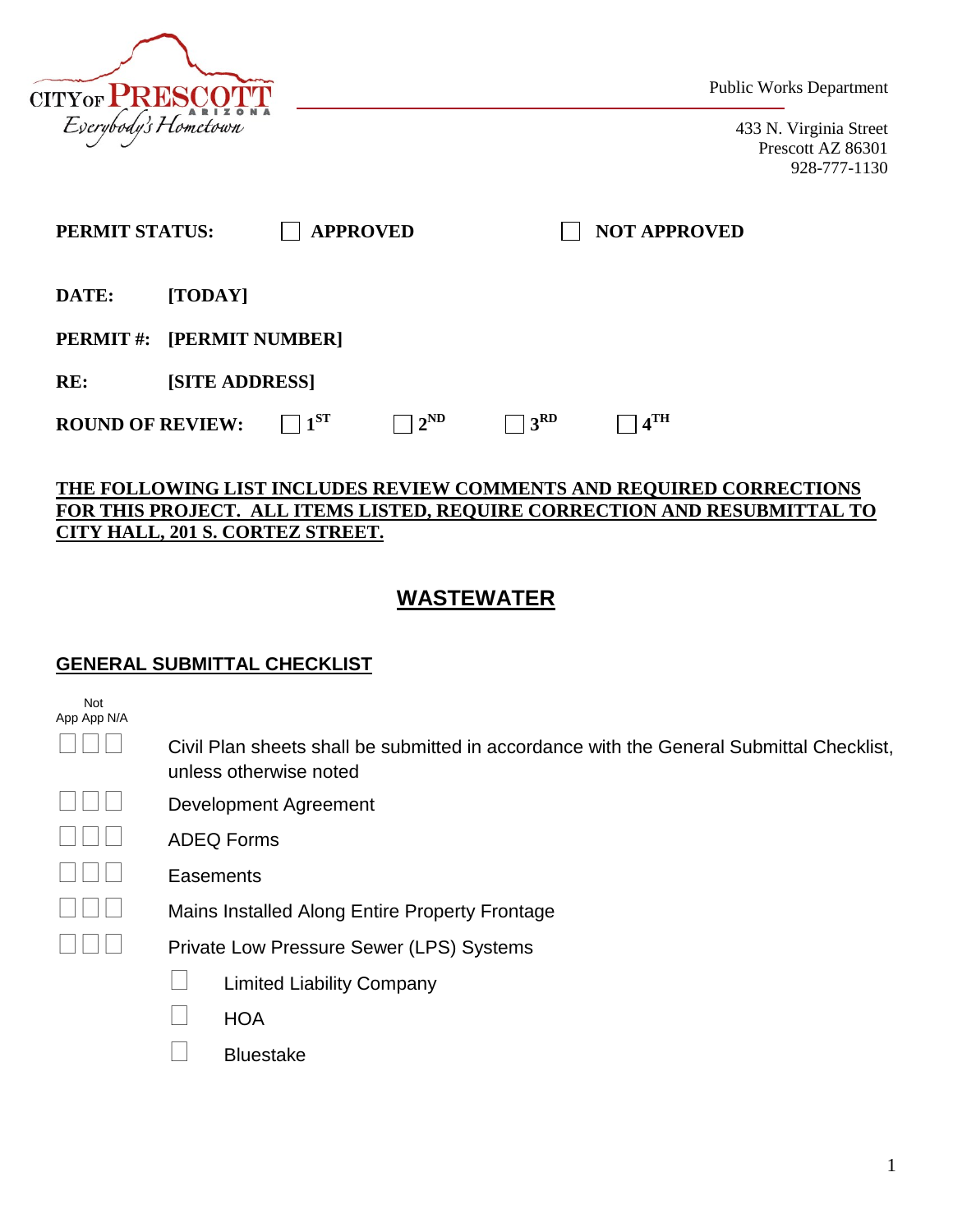### **WASTEWATER SYSTEM REPORTS (GENERAL) CHECKLIST**

| Not<br>App App N/A |         |                              |                                                                                                                                                    |  |
|--------------------|---------|------------------------------|----------------------------------------------------------------------------------------------------------------------------------------------------|--|
|                    |         | <b>Engineer's Seal</b>       |                                                                                                                                                    |  |
|                    |         | <b>Existing Conditions</b>   |                                                                                                                                                    |  |
|                    |         |                              | Site Description, Size, Addresses, Major Street, Township, Section Range                                                                           |  |
|                    |         |                              | <b>Existing Topography and Landform Features</b>                                                                                                   |  |
|                    |         |                              | Existing and Proposed Zoning and Land Uses                                                                                                         |  |
|                    |         |                              | <b>Describe Existing Collection System Infrastructure</b>                                                                                          |  |
|                    |         |                              | Lift Stations and Downstream Trunk Mains, if applicable                                                                                            |  |
|                    |         |                              | Existing Master Plans or Design Reports Applicable to Adjacent Development                                                                         |  |
|                    |         | <b>Proposed Conditions</b>   |                                                                                                                                                    |  |
|                    |         |                              | <b>Summarize Proposed Development</b>                                                                                                              |  |
|                    |         |                              | Describe Proposed Infrastructure Required to take Wastewater from the<br>Development to the Treatment Plant (Include any Off-site System Upgrades) |  |
|                    |         |                              | Summarize the ADEQ and/or COP Design Standards Applied to the Project                                                                              |  |
|                    |         | <b>Wastewater System</b>     | Identify Ownership, Operation and Maintenance Responsibilities of the                                                                              |  |
|                    |         | Modeling                     |                                                                                                                                                    |  |
|                    |         |                              | Flows, Land Use, Population, Density, Loads and Peaking Factors                                                                                    |  |
|                    |         |                              | <b>Collection System Network</b>                                                                                                                   |  |
|                    |         |                              | Lift Stations (temporary and permanent)                                                                                                            |  |
|                    |         |                              | <b>Proposed Outfalls to Collection System</b>                                                                                                      |  |
|                    |         |                              | <b>WASTEWATER MASTER PLAN REPORT CONTENT CHECKLIST</b>                                                                                             |  |
| Not<br>App App N/A |         |                              |                                                                                                                                                    |  |
|                    | Phasing |                              |                                                                                                                                                    |  |
|                    |         | On-Site Improvements         |                                                                                                                                                    |  |
|                    |         | <b>Off-Site Improvements</b> |                                                                                                                                                    |  |
|                    |         |                              | Projections for Future Surrounding Developments and related Improvements                                                                           |  |
|                    |         |                              | <b>Buildout Flows from Upstream Developments</b>                                                                                                   |  |
|                    |         |                              | <b>COP Masterplan Density</b>                                                                                                                      |  |

Increase or Decrease in Density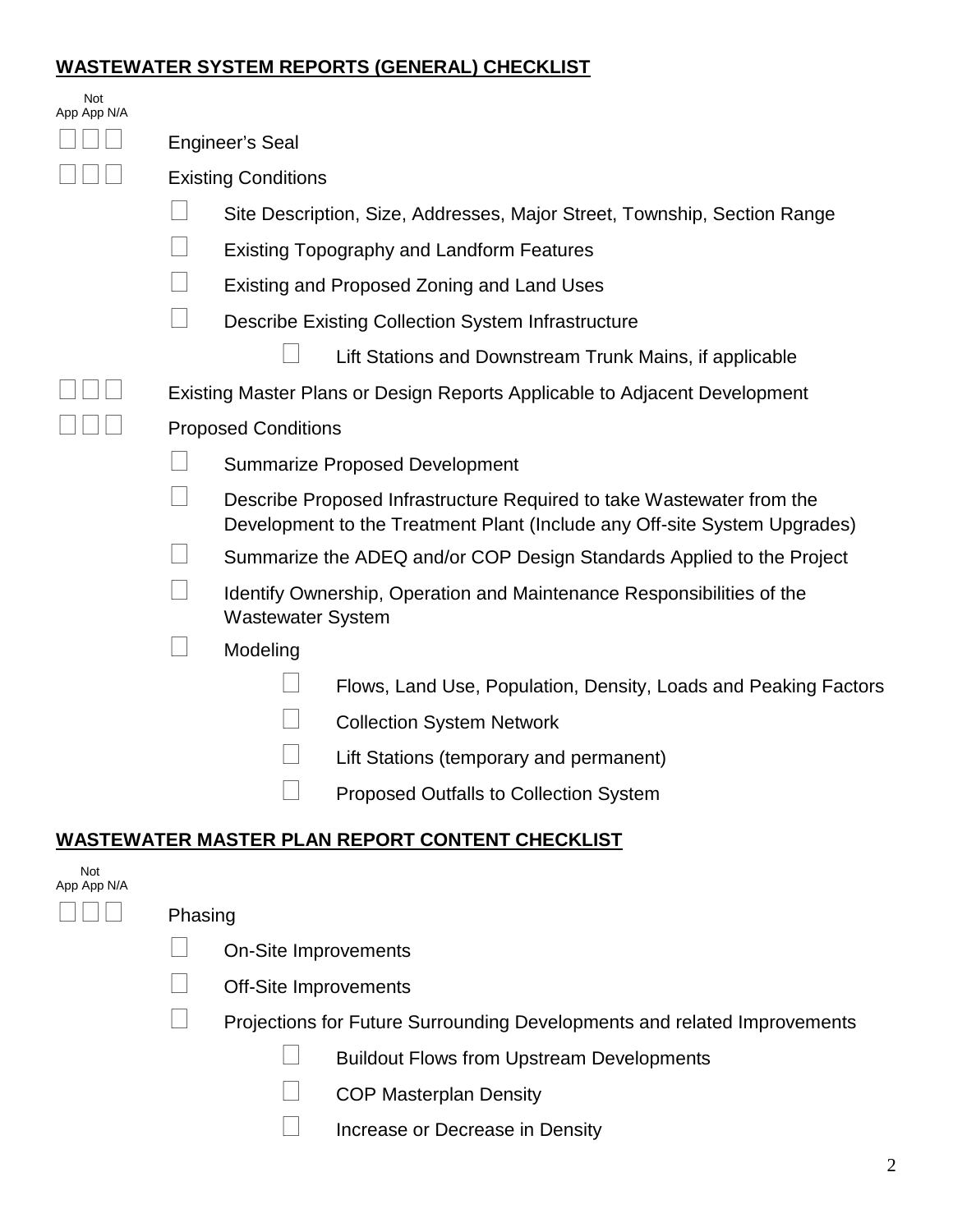|                    | Sewer Modeling (Include all Phases)                                                        |
|--------------------|--------------------------------------------------------------------------------------------|
|                    | Off-Site Analysis due to Density or Demand Changes to COP Wastewater<br><b>Master Plan</b> |
|                    | <b>Master Plan Mapping</b>                                                                 |
|                    | Synopsis of Phasing with Modeling Results                                                  |
|                    | Each Phase Stands Alone                                                                    |
|                    | <b>WASTEWATER DESIGN REPORT CONTENT CHECKLIST</b>                                          |
| Not<br>App App N/A |                                                                                            |
|                    | Analysis of Project Impact on COP Wastewater System                                        |
|                    | Hydraulic Load and Hydraulics of the Proposed System                                       |
|                    | Design Documentation and Analysis                                                          |
|                    | <b>Base Wastewater Flows</b>                                                               |
|                    | Variance from the Stated Design Flows                                                      |
|                    | Identify Wastewater Peaking Factors and how they were Developed                            |
|                    | Scour Analysis at all Pipes & Manholes at Drainage Crossings                               |
|                    | <b>Gravity Main</b>                                                                        |
|                    | Force Main                                                                                 |
|                    | <b>Lift Station</b>                                                                        |
|                    | Appurtenances                                                                              |
|                    | Summary Tables, for all Flows (Average, Peak Day, and Peak Wet)                            |
|                    | Attributes (Slope, % Full, d/D, Velocity, Pipe Material), for all Flows,<br>including I&I  |
|                    | Sewer Modeling                                                                             |
|                    | Off-Site Analysis due to Density or Demand Changes to COP<br><b>Wastewater Master Plan</b> |
|                    | <b>Hydraulic Model Data</b>                                                                |
|                    | Design Flows                                                                               |
|                    | Peaking Factor                                                                             |
|                    | Inflow and Infiltration (I&I)                                                              |
|                    | Slopes                                                                                     |
|                    | <b>Executive Summary</b>                                                                   |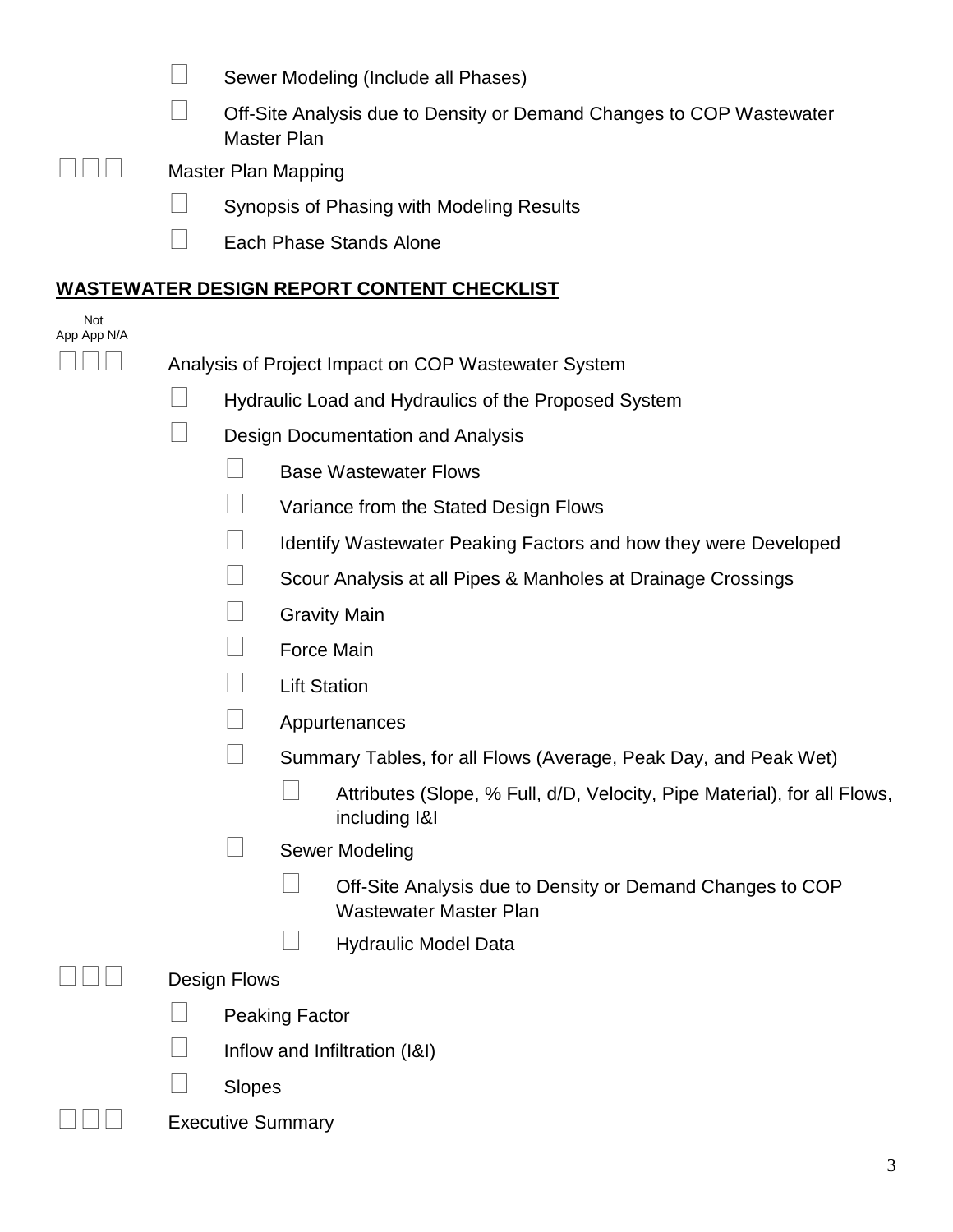

# **WASTEWATER PLAN CHECKLIST**

| Not<br>App App N/A |                                                                                                      |  |  |
|--------------------|------------------------------------------------------------------------------------------------------|--|--|
|                    | <b>Consistent with City of Prescott CADD Standards</b>                                               |  |  |
|                    | Legend                                                                                               |  |  |
|                    | <b>Street Names and Widths</b>                                                                       |  |  |
|                    | Stationing (wastewater pipes)                                                                        |  |  |
|                    | <b>COP Standard Construction Notes</b>                                                               |  |  |
|                    | Quantities                                                                                           |  |  |
|                    | <b>COP General Notes</b>                                                                             |  |  |
|                    | <b>COP Standard Details</b>                                                                          |  |  |
|                    | <b>Special Details and Notes</b>                                                                     |  |  |
|                    | Show Topography                                                                                      |  |  |
|                    | Show Both Plan and Profile                                                                           |  |  |
|                    | <b>Show Existing &amp; Proposed Utilities</b>                                                        |  |  |
|                    | Separations                                                                                          |  |  |
|                    | Show all Possible Conflicts with Existing and Proposed (Utilities, Structures,<br>Trees, Wells, Etc) |  |  |
|                    | Potholing Location in Plan View & Elevations on Profile for Existing Utilities                       |  |  |
|                    | <b>Pothole Table</b>                                                                                 |  |  |
|                    | Separation from Water per COP Standard Detail 3-20P                                                  |  |  |
|                    | Utility Main Crossings Required on Profile with Elevation Shown                                      |  |  |
|                    | Lift Stations (Wet Wells, Pumps, Coatings, Power, Telemetry/Power (SCADA), Aeration                  |  |  |
|                    | <b>Force Mains</b>                                                                                   |  |  |
|                    | Air/Vacuum Valves                                                                                    |  |  |
|                    | Cleanouts                                                                                            |  |  |
|                    | <b>Main Separations</b>                                                                              |  |  |
|                    | <b>Odor Control</b>                                                                                  |  |  |
|                    | Lining                                                                                               |  |  |
|                    | <b>Trace Wire</b>                                                                                    |  |  |